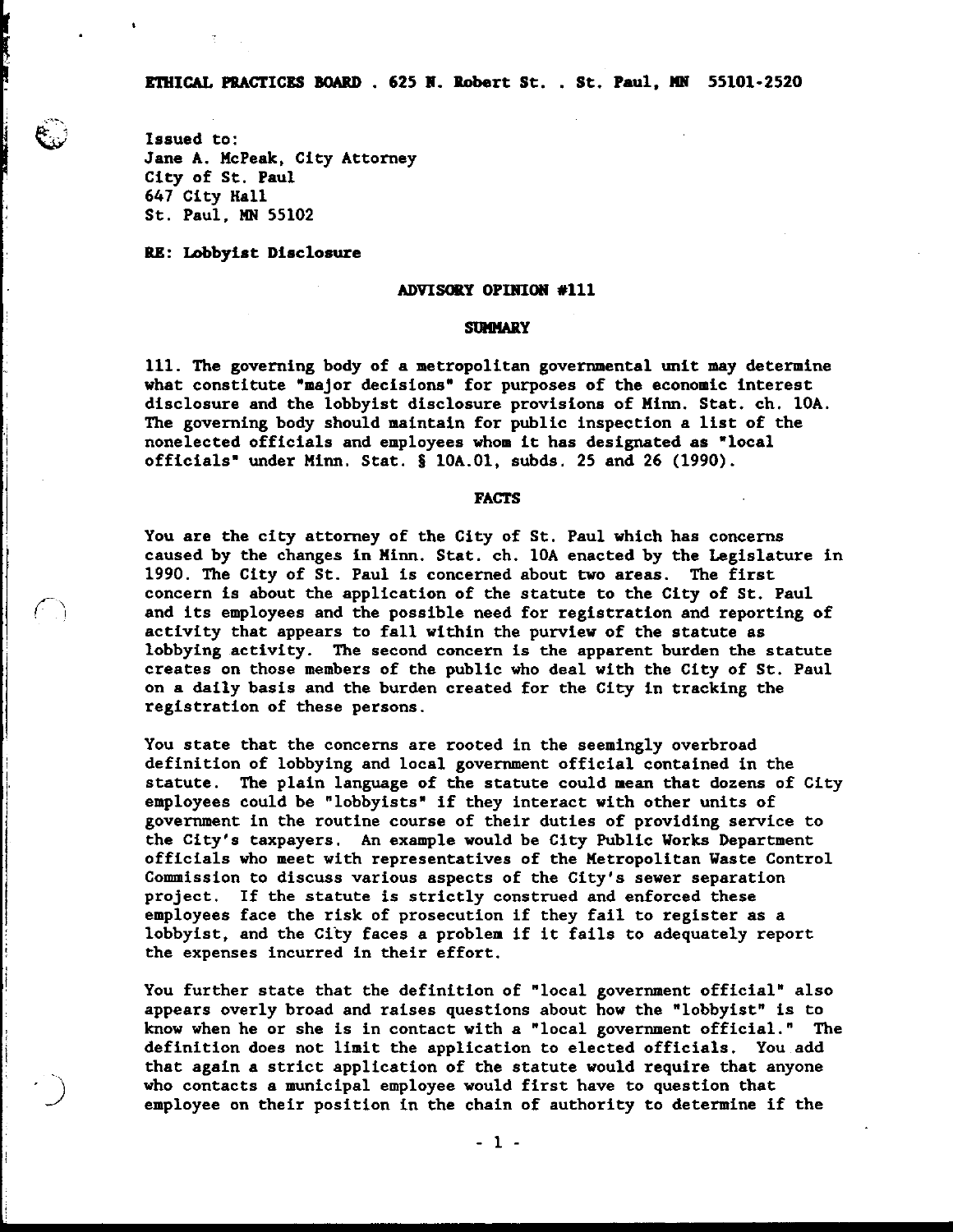course of action on the specific subject employee is in a position to recommend a involved. Then questions would have to be asked on how important the matter is since there must be a decision on whether the matter is a "major decision."

While Advisory Opinion No. 108 as published allows the municipality to define who is a "local official", in your opinion, that still does not solve the problems you have noted. Without making inquiry a person who is talking to a public employee does not know if that person is a designated "local official" and therefore does not know if the expenses incurred as part of that contact need to be tracked and reported. You state that the Board's opinion may allow the City of St. Paul to shorten the list of "local officials", but, in your view, that does little to solve the major problems this legislation has created.

Finally, in your view, there exists the possibility that a very large number of persons who come in contact with the City will fall within the purview of the definition of "lobbyist" and face the necessity of registration and reporting expenses. In your view, virtually everyone who appears before the City Council falls within the definition from homeowners appealing an assessment or their lawyer representatives to persons seeking a rezoning or involved in a development project. Literally dozens of people a week exercise their right to seek redress from the government. Each person feels that his or her matter involves a "major decision." Each person could easily run afoul of the statute.

You state that it would appear that the depth to which this statute could apply to City government was not considered when the current language was drafted. You add that the expense to the City of trying to identify affected employees, track, and report their activities would be immense. The expense of compliance by persons who interact with the City would also be considerable. Finally, you state that in your opinion the burden imposed on the City to somehow take the information supplied by these individuals and put it to some meaningful use, or make it available, is very significant and must be taken into account.

You state that the fact that the Board and its staff have attempted to clarify the statute is appreciated. You further state that in your opinion the Board has been asked to perform an impossible task and that enforcement of this statute for complete compliance will require a Herculean effort.

You ask the Board the following questions:

### QUESTION ONE

What enforcement does the Board intend to take with respect to the portions of the statute that create a duty by government employees who do not function as lobbyists in the more traditional sense?

#### **OPINION**

A nonelected official or employee of a political subdivision may meet the definition of "lobbyist" under certain conditions. The definition of a lobbyist set forth in Minn. Stat. § 10A.01, subd. 11 (b) (4) includes a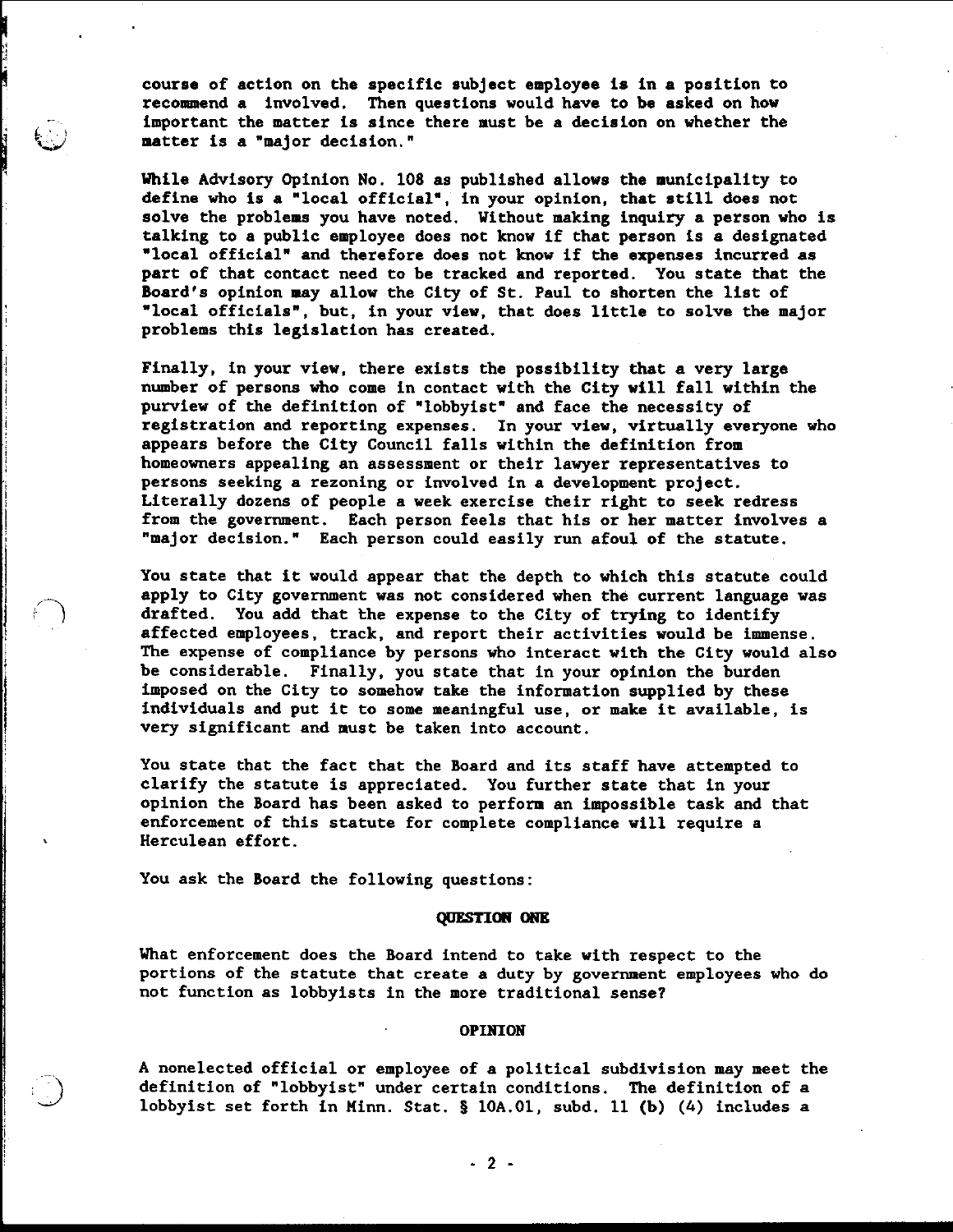nonelected official or employee of a political subdivision who spends more than 50 hours in any month attempting to influence legislative or administrative action or the official action of a metropolitan governmental unit other than the political subdivision employing the official or employee. The following are to be included when calculating the time factor that may require registration as a lobbyist under Minn. Stat.  $\S$ § 10A.01, subd. 11 (b) (4) and 10A.03: time spent monitoring legislative, administrative, or metropolitan governmental unit action and related research, analysis, and compilation and dissemination of information relating to legislative or administrative policy in this state or to the policies of metropolitan governmental units.

A nonelected official or employee of a political subdivision must file a registration form with the Board within five days after becoming a lobbyist as defined above. The Board prescribes and furnishes lobbyist registration forms under Minn. Stat. §§ 10A.02, subd. 8 (b) and 10A.03.

Each registered lobbyist must file with the Board a report on the lobbyist's activities as long as the lobbyist continues to lobby. A lobbyist may file a termination statement at any time after ceasing to lobby. Minn. Stat. § 10A.04. About three weeks before each periodic reporting date, the Board sends to each registered lobbyist the necessary report forms and instructions in accordance with Minn. Stat. §§ 10A.02, subd. 8 (b) and 10A.04.

Should a registered lobbyist fail to file a required report, the Board proceeds to secure the report by sending notices to the lobbyist as required by Minn. Stat. § 10A.04, subd. 5., and by legal action under Minn. Stat. § 10A.34. The Board has experienced a voluntary compliance level of approximately 99% in administering the lobbyist disclosure provisions of Minn. Stat. ch. 10A since enactment in 1974.

The Board conducts an active program of information about the lobbyist registration and reporting requirements of Minn. Stat. ch. 10A. Board staff members respond to oral and written requests for information, conduct public information meetings, and upon request present information to meetings of associations and organizations whose activities may require registration of a lobbyist.

It is the intent of the Board to continue in its information dissemination and enforcement activities to ensure required disclosure in compliance with the lobbyist registration and reporting provisions of Minn. Stat. ch. 10A. The means whereby a political subdivision describes or assigns duties to its nonelected officials or employees is not within the jurisdiction of the Board. Should the assigned duties meet the definition of "lobbyist," the Board is prepared to offer assistance to the political subdivision, the nonelected official, or the employee to effect compliance with the registration and reporting requirements of Minn. Stat. ch. 10A.

### **QUESTION TWO**

What enforcement does the Board intend to take with respect to persons who have contact with local government officials, or what enforcement efforts or assistance do you expect from the local units of government?

 $-3 -$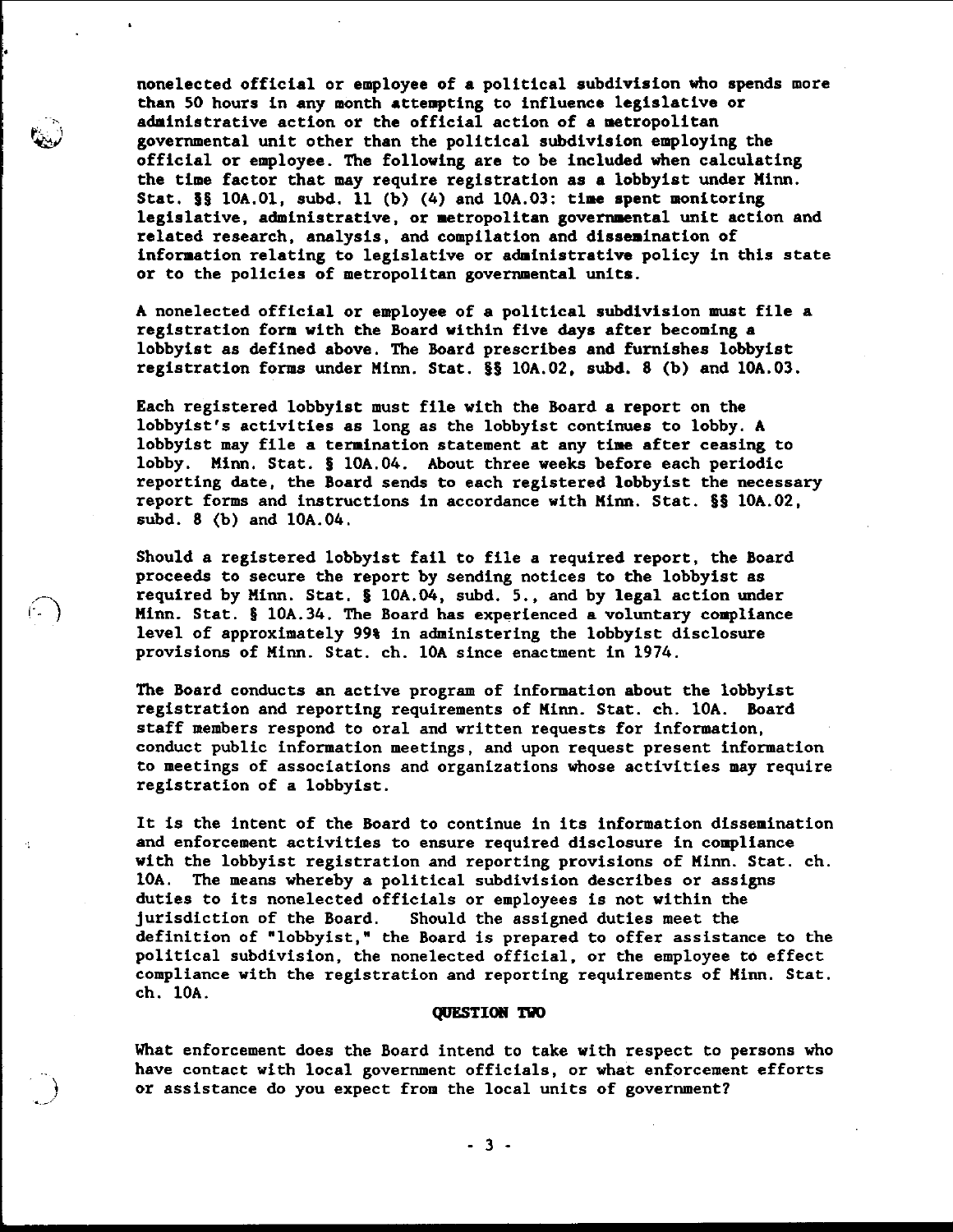### **OPINION**

From time to time Board staff receives from a variety of sources inquiries about the activities of associations or individuals that may require lobbyist registration and reporting. In response to the inquiries, staff members provide information orally and in writing about the lobbyist disclosure laws.

The Board's active program of information about the lobbyist registration and reporting requirements of Minn. Stat. ch. 10A includes maintaining lists of registered lobbyists, the names of the associations or individuals they represent, the subjects on which they intend to lobby, and the kinds of lobbying they seek to influence: legislative, administrative, or metropolitan governmental unit action. This list is updated regularly and is available for inspection in the Board office.

Thirty days after each lobbyist reporting date the Board compiles the foregoing information in the Lobbyist Report required by Minn. Stat. § 10A.05. Under this statute the Board distributes to the governing body of each metropolitan governmental unit the Lobbyist Report pertaining to lobbyists who seek to influence metropolitan governmental units. This requirement was enacted in 1990 and became effective for metropolitan governmental units with the Lobbyist Report issued May 15, 1991.

Should the governing body of a metropolitan governmental unit fail to find information on the Lobbyist Report about an individual or association attempting to influence the unit's official actions, the Board invites the governing body to call or write the Board about the matter. In the Board's opinion this kind of exchange of information regarding legislative and administrative action has contributed to voluntary compliance with the lobbyist disclosure laws.

 $G_{\mathbb{R}}$ 

The Board's information program also includes maintaining lists of individuals who are "public officials" as defined in Minn. Stat. § 10A.01, subd. 18. The lists include the official's name, the state agency in which the official serves, and the term for which the official was elected or appointed. Individuals, including registered lobbyists, who seek to influence legislative or administrative action may consult this list when determining the application of the lobbyist disclosure laws to their lobbying activities.

In response to concerns expressed in this advisory opinion request, the Board suggests that the governing body of a metropolitan governmental unit should maintain for public inspection a list of those individuals who are determined to be "local officials" within the meaning of Minn. Stat. § 10A.01, subd. 25. The list should include the local official's name and the department or division in which the official serves. Individuals, including registered lobbyists, who seek to influence the official action of that metropolitan governmental unit could consult this list when determining the application of the lobbyist disclosure laws to their lobbying activities.

### **QUESTION THREE**

What steps are going to be taken to clarify the statute, hopefully to